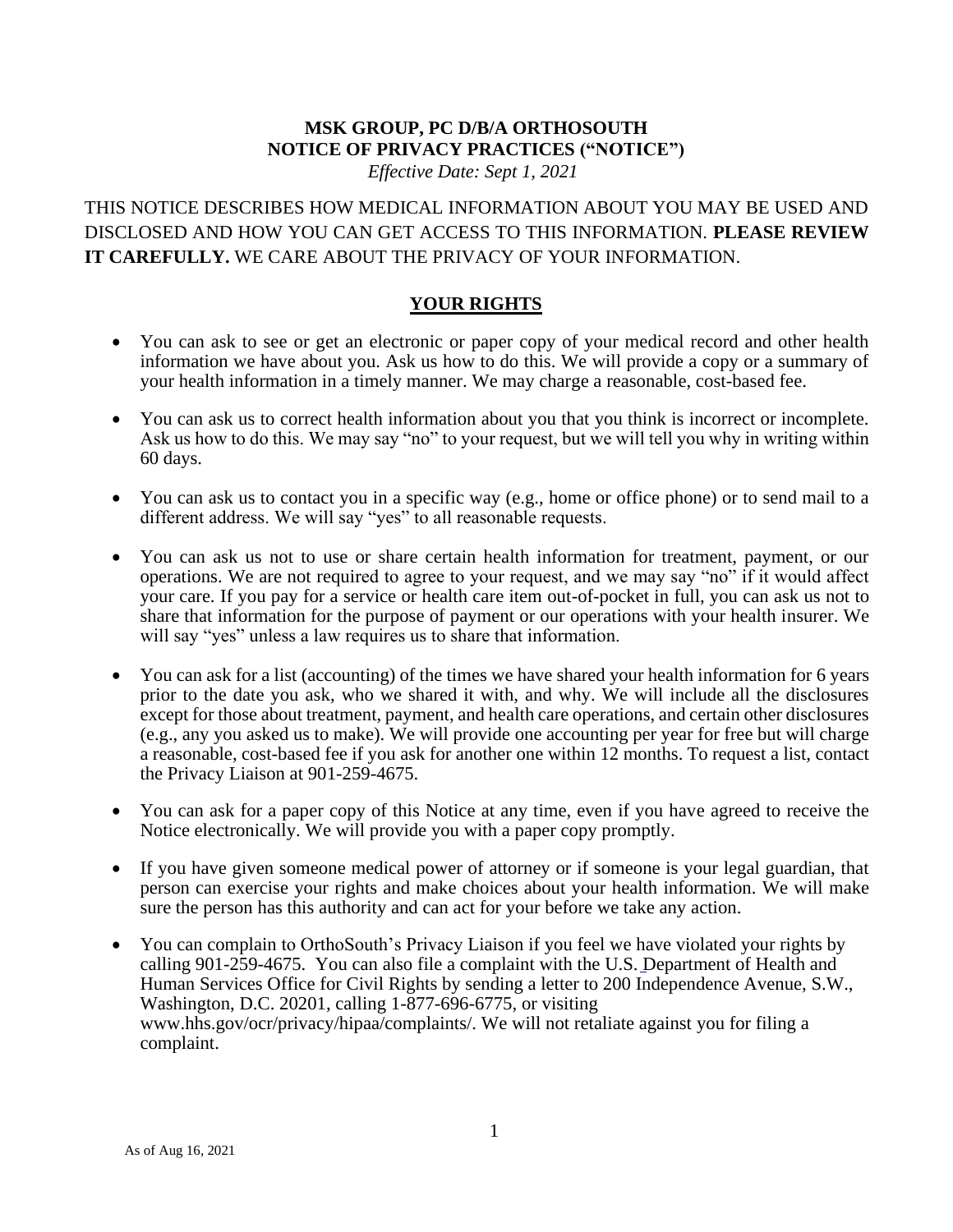## **YOUR CHOICES**

- Caregivers and Family Involved in Your Care: For certain health information, you can tell us your choices about what we share. If you have a clear preference for how we share your information in the situations described below, let us know. Tell us what you want us to do, and we will follow your instructions.
	- o In these cases, you have both the right and choice to tell us to:
		- Share information with your family, close friends, or others involved in your care; and
		- Share information in a disaster relief situation.
		- *If you are not able to tell us your preference, for example, if you are unconscious, we may go ahead and share your information if we believe it is in your best interest. We may also share your information when needed to lessen a serious and imminent threat to health or safety.*
	- o In these cases, we *never* share your information unless you give us written permission:
		- Marketing purposes;
		- Sale of your information; and
		- Most sharing of psychotherapy notes. However, OrthoSouth does not create or maintain psychotherapy notes.
- We may contact you for purposes of fundraising. You have a right to refuse to receive these communications. If you do not wish to receive information related our fundraising, contact the Privacy Liaison at 901-259-4675.

## **OUR USES AND DISCLOSURES**

- Treatment: We can use your health information and share it with other professionals who are treating you. For example, a doctor treating you for an injury asks another doctor about your overall health condition.
- Health Care Operations: We can use and share your health information to run our practice, improve your care, and contact you when necessary. For example, we use health information about you to manage your treatment and services.
- Payment: We can use and share your health information to bill and get payment from health plans or other entities. For example, we give information about you to your health insurance plan so it will pay for your services.
- Public Health: We can share health information about you for certain situations, such as:
	- o Preventing disease;
	- o Helping with product recalls;
	- o Reporting adverse reactions to medications;
	- o Reporting suspected abuse, neglect, or domestic violence; or
	- o Preventing or reducing a serious threat to anyone's health or safety.
- Research: We can use or share your information for health research.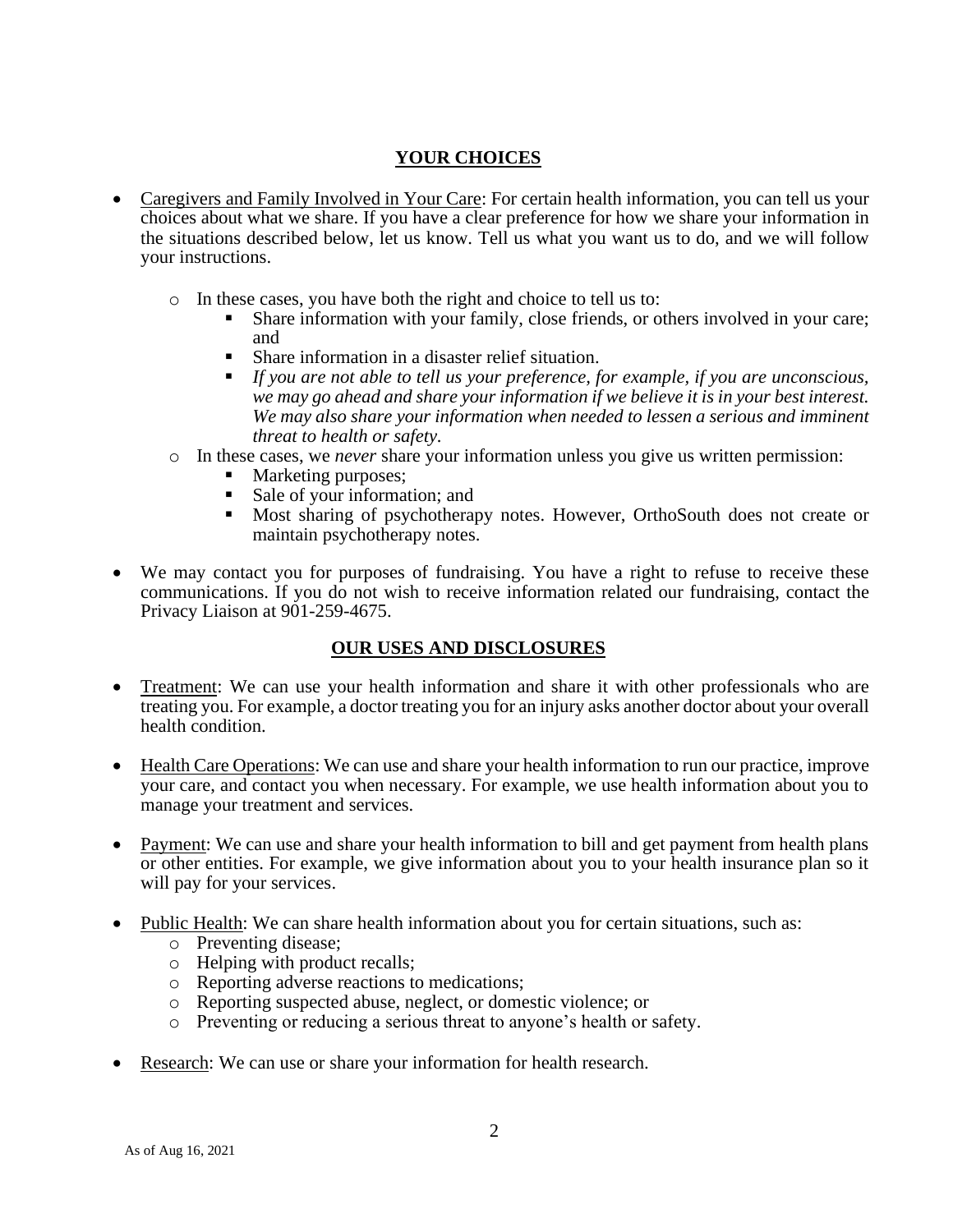- As Required By Law: We will share information about you if state or federal laws require it, including with the Department of Health and Human Services if it wants to see that we are complying with federal privacy law.
- Organ and Tissue Donation Requests: We can share health information about you with organ procurement organizations or other organizations engaged in obtaining, banking, or transplanting organs for the purpose of aiding organ donation and transplantation.
- Medical Examiner or Funeral Director: We can share health information with a coroner, medical examiner, or funeral director in the unfortunate event of death.
- Law Enforcement: We can use or share health information about you:
	- o For law enforcement purposes or with a law enforcement official;
	- o With health oversight agencies for activities authorized by law; and
	- o For special government functions, such as military, national security, and presidential protective services.
- Emergency: We can share your health information if you need emergency treatment or if we are required by law to treat you, but we are unable to obtain your consent. If this happens, we will try to obtain your consent as soon as reasonably possible after we treat you.
- Legal Proceedings: We can share health information about you in response to a court or administrative order, or in response to a subpoena.

## **OUR RESPONSIBILITIES**

- We are required by law to maintain the privacy and security of your protected health information.
- We will let you know promptly if a breach occurs that may have compromised the privacy or security of your information.
- We must follow the duties and privacy practices described in this Notice and give you a copy of it.
- We will not use or disclose your information other than as described here unless you tell us we can in writing. If you tell us we can, you may change your mind at any time. Let us know in writing if you change your mind. For more information, *see* www.hhs.gov/ocr/privacy/hipaa/understanding/consumers/noticepp.html.
- We can change the terms of this Notice and the changes will apply to all information we have about you. The new Notice will be available upon request and on our website.